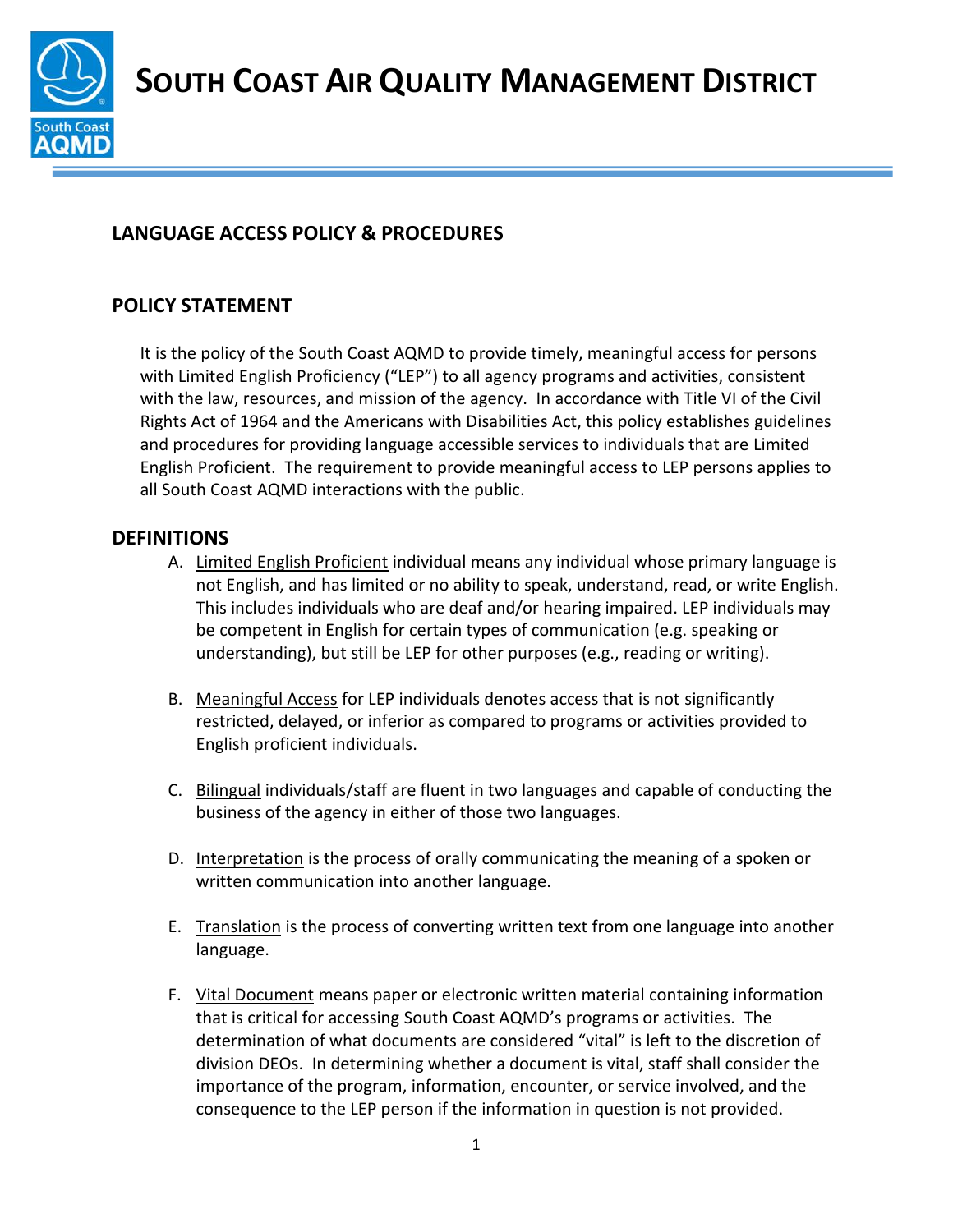G. DEO or ADEO means the Deputy Executive Officer or Assistant Deputy Executive Officer of a division at the South Coast AQMD.

## **LANGUAGE ACCESS PLAN/PROCEDURES**

- A. Identification/Assessment of LEP Communities
	- 1. South Coast AQMD staff shall take reasonable steps to identify the language and communication needs of LEP persons whom they encounter or have reason to believe they may encounter while performing the work of the agency.
	- 2. The South Coast Legislative & Public Affairs/Media Division ("LPAM") shall take reasonable steps to be knowledgeable about the LEP demographic information of communities located in the South Coast Air Basin. Such steps may include, but not be limited to, reviewing the American Community Survey of the American Census and communication with other governmental entities and community-based organizations operating in the South Coast Air Basin.
	- 3. All South Coast AQMD divisions shall take reasonable steps to document pertinent information about the primary language of LEP persons within pertinent agency records. For example, if during an inspection of a facility, an inspector determines that a facility owner/operator or other critical contact person (e.g. complainant) is an LEP person, the inspector shall identify the LEP person's primary language in the inspection report.
	- 4. In taking the "reasonable steps" to identify LEP persons, the circumstances of the encounter may be taken into consideration. Reasonable steps for the identification of LEP persons and the primary language spoken may include, but not be limited to the following:
		- a. Use of language identification cards or posters (e.g. <https://www.dhs.gov/xlibrary/assets/crcl/crcl-i-speak-poster.pdf> ).
		- b. Review of pertinent District records containing information about the LEP status of an individual (e.g. permit holder).
		- c. Coordination with LPAM regarding the demographic information of communities and stakeholders anticipated to participate in the events.
		- d. Coordination with others who may have information about the LEP status of communities and stakeholders anticipated to participate in events. Potential sources of information may include but not be limited to staff members of South Coast AQMD Governing Board members who represent the geographic area associated with the anticipated event and community-based organizations working in the geographic area associated with the anticipated event.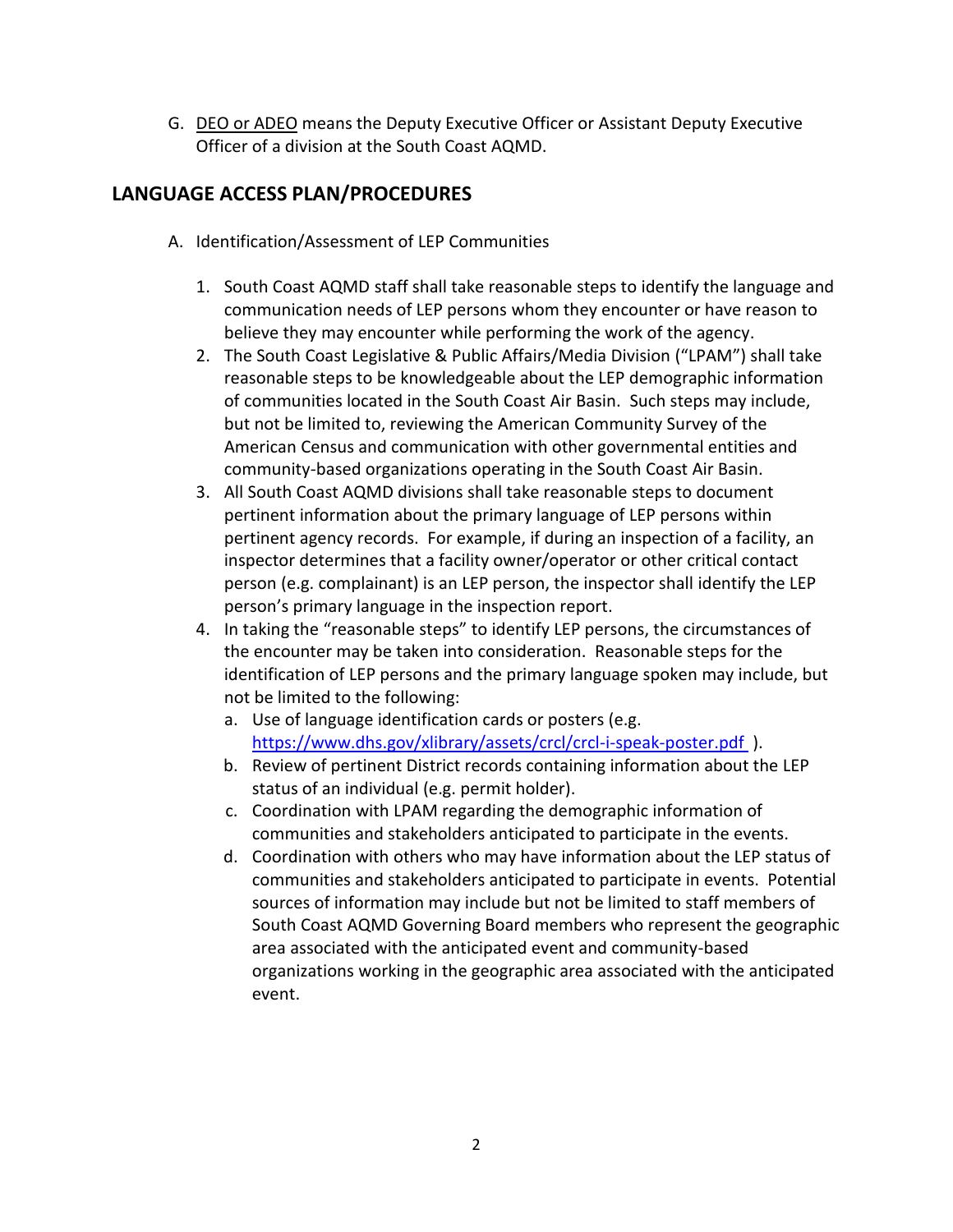- B. Language Assistance Measures and Available Resources
	- 1. Oral Language Assistance
		- a. The South Coast AQMD maintains a Spanish-language option on its Public Information and Complaint telephone number (1-800-CUT SMOG).
		- b. The SCAQMD website includes an interpreter assistance page [http://www.aqmd.gov/home/research/translation-assistance] that identifies telephone contact information for South Coast AQMD employees proficient in other languages.
		- c. The Administrative and Human Resources Division ("A&HR") maintains a list of bilingual staff. If interpretation assistance is needed, South Coast AQMD staff shall contact A&HR to obtain the name of a bilingual employee who can assist with interpreting. Such services, if provided to LEP persons, shall be provided free of charge.
		- d. The South Coast AQMD accepts requests from LEP persons and others to provide interpretation services at its public meetings and outreach events. South Coast AQMD asks that requests for interpretation services be made at least one week before a scheduled event. Requests can be made by contacting LPAM's Public Advisor [909-396-2432 or publicadvisor@aqmd.gov]. Such services, if provided, shall be provided free of charge.
		- e. Disability-related accommodations to LEP persons are available to allow meaningful participation in South Coast AQMD meetings unless providing the accommodation would result in a fundamental alteration or undue burden to the South Coast AQMD. Any accommodations must be requested as soon as practicable. Please contact the Public Advisor or staff liaison for the [Group or](http://www.aqmd.gov/nav/about/groups-committees)  [Committee](http://www.aqmd.gov/nav/about/groups-committees) for which accommodations are requested.
	- 2. Translation of Vital Documents
		- a. The South Coast AQMD shall take reasonable steps to translate vital documents, including hard-copy and electronic documents that contain vital information about programs and language assistance services.
		- b. Website information may include the use of translation software.
		- c. All in-house translations of vital documents should be completed by bilingual staff who have undergone a language skills assessment or have been approved by A&HR, or by qualified outside translators. Staff is encouraged to collaborate with other air districts and public agencies to share resources, improve efficiency, standardize terminology, and streamline processes.
		- d. Forms of providing meaningful access to documents include, but are not limited to: providing full translation of documents, providing an oral translation by a qualified interpreter, providing a partial written translation that focuses on the vital information, or providing a translated summary of the lengthy information.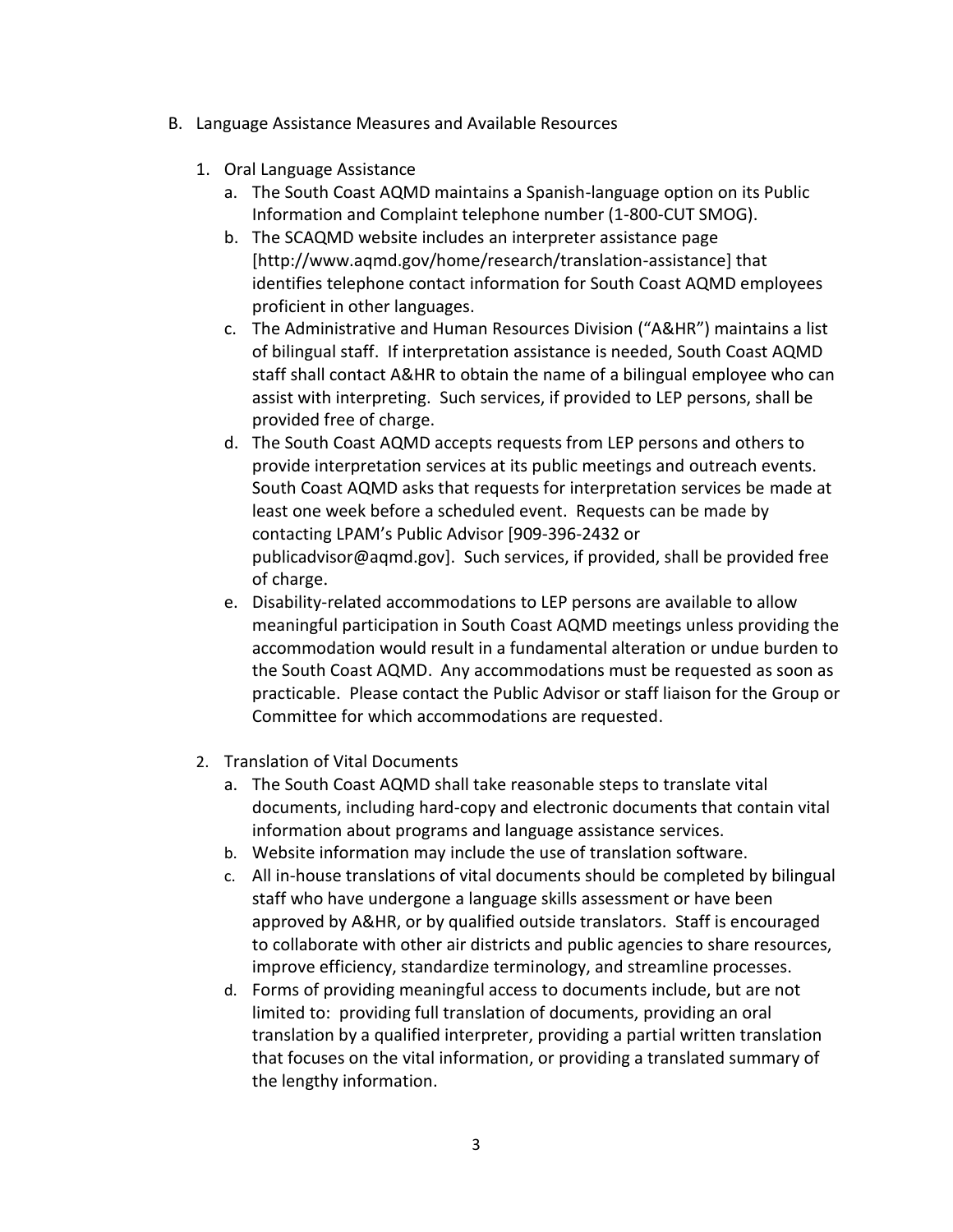- e. Unique documents intended for public outreach, events, and meetings should be evaluated and, if considered vital, shall be made meaningfully accessible to LEP persons.
- 3. Requests for Documents in Alternative Formats or Languages
	- a. LEP persons may request copies of documents in alternative formats or in different languages. Requests will be accommodated unless providing the accommodation would result in a fundamental alteration or undue burden to the District.
		- i. To receive [Governing Board](http://www.aqmd.gov/nav/about/governing-board) o[r Hearing Board](http://www.aqmd.gov/nav/about/hearing-board) minutes, committee meeting notices, or other documents by mail or in an alternative format, send your request to the [Clerk of the Board](mailto:cob@aqmd.gov) or call (909) 396-2500.
		- ii. To request copies of other documents, contact the [Public Information](http://www.aqmd.gov/home/research/onsite-services/public-information-center)  [Center](http://www.aqmd.gov/home/research/onsite-services/public-information-center) by phone at (909) 396-2039, by [email,](mailto:PicRequests@aqmd.gov) or visit the booth in the lobby in our Headquarters at 21865 Copley Drive, Diamond Bar, CA 91765.
	- b. Even though documents may be provided in other languages, only the English-language version of South Coast AQMD rules, regulations, policies and procedures may be relied upon as the legal, official statement of the South Coast AQMD.

#### C. Training

- 1. The A&HR DEO shall provide a copy of this policy to all staff and shall include a discussion of these requirements in the District's anti-harassment training.
- D. Complaint Process
	- 1. Anyone who believes that there has been an improper denial of language accessible services may file a complaint with the South Coast AQMD. Such complaint can be made in person, or in writing and must be filed within 180 calendar days of the date when the alleged denial of services occurred.
	- 2. All complaints should be directed to the A&HR Division or the General Counsel's Office. A complainant may also file a complaint with federal agencies that provide grants to the South Coast AQMD.
	- 3. The complaint should specify the date, individuals involved, and the nature of the complaint.
	- 4. The South Coast AQMD shall assign an impartial and qualified person (which may include an outside investigator, when deemed necessary or appropriate) to investigate the complaint as promptly as possible under the circumstances.
	- 5. Upon completion of the investigation, appropriate corrective action will be taken, where warranted.